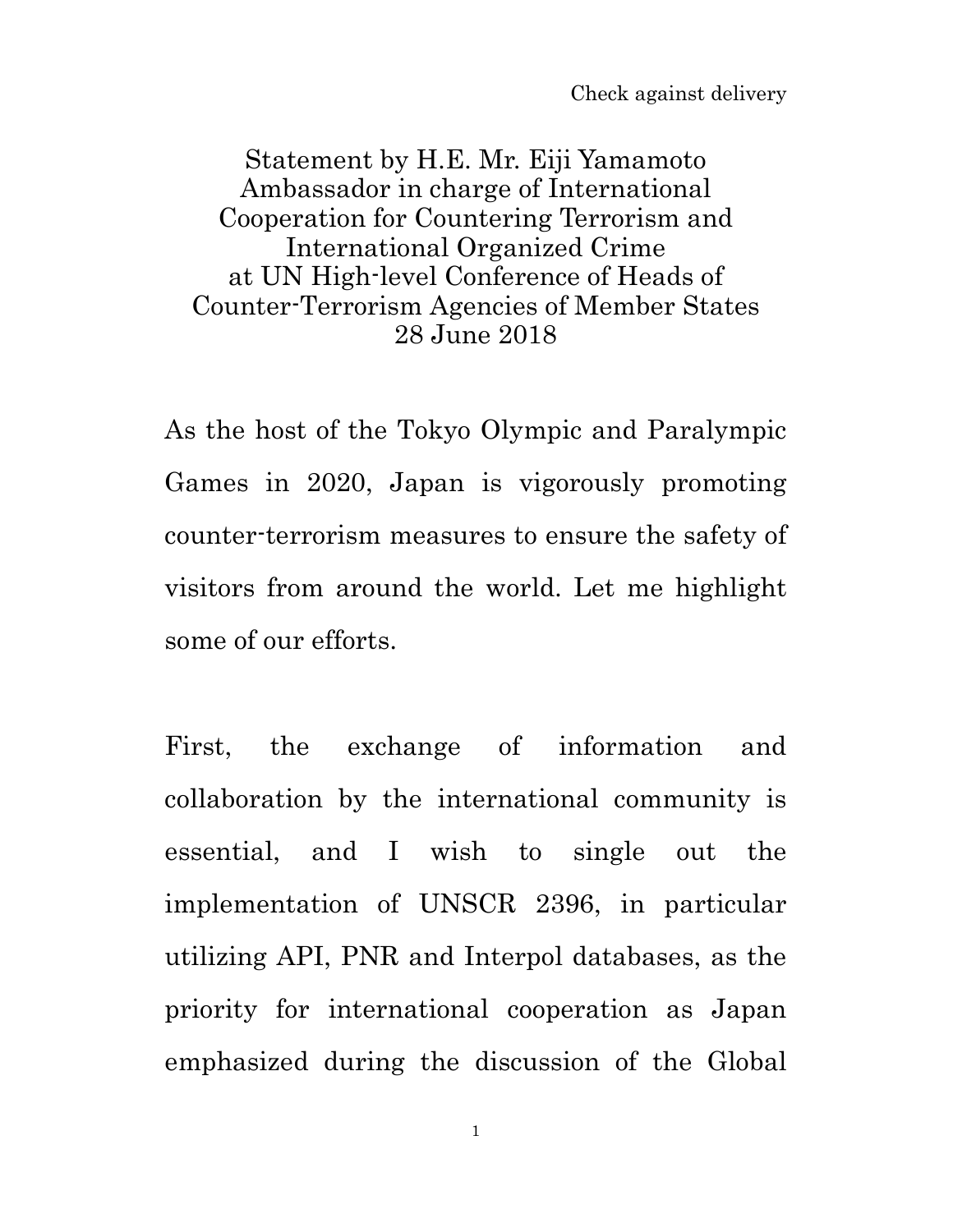Counter-Terrorism Strategy.

Secondly, public-private partnerships are another important aspect. In particular, the safety of public transportation is important. To this end, we are engaging in vital cooperation with private operators to ensure safety in these public spaces.

Thirdly, Japan will continue to innovate new technologies in this area. One example is a patrol robot. The robot can sense and transmit visual and audio information to an analysis center in real time, allowing for early and automatic detection of potential threats.

While pursing these efforts, Japan will not compromise human rights including the freedom of expression.

2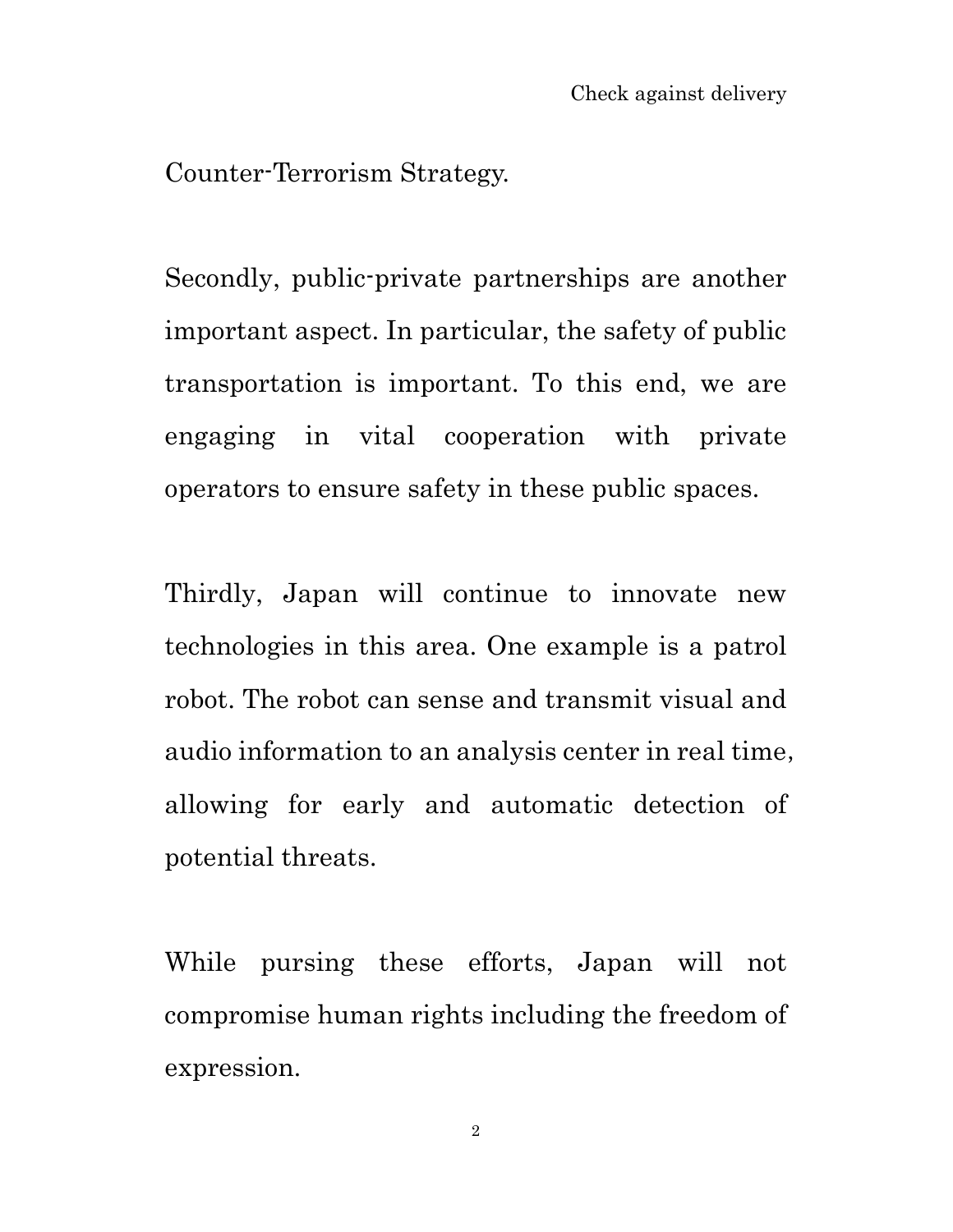We are committed to support other countries in their efforts to build capabilities in this area. For example, we have provided a biometric security system to a large stadium in Indonesia, and are planning a workshop to introduce the system for ASEAN officials this autumn.

Lastly, I wish to stress that Japan attaches high importance not only to traditional counter-terrorism measures but also to PVE measures that address root causes of terrorism. We believe that youth education, respect for diversity, tolerance for difference, and gender-respective measures including women's participation would help mitigate violent extremism. In other words, a whole-of-society approach with civil society involvement is required.

3